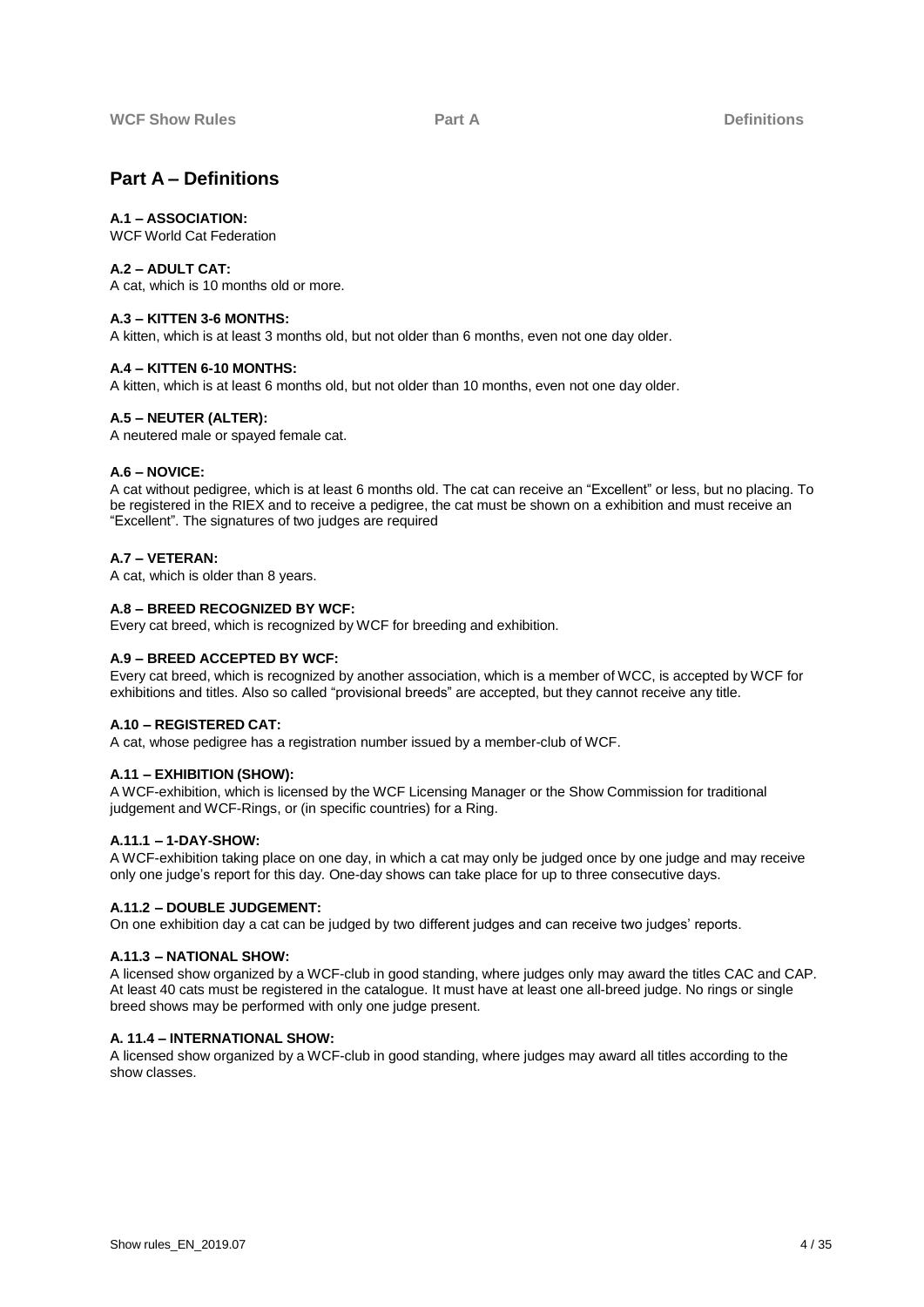#### **A.11.5 – WORLD SHOW:**

A show in one country, organized by three in special cases by two clubs and approved by the WCF- board, where one of the titles is encountered as having been received in another continent or another country. A special license given by the board is required. A World Show (WS) can only be organized once per year and per country.

#### **A.12 – SHOW MANAGER:**

The person responsible for the show, which is assigned by the organizing club.

## **A.13 – SHOW CATALOGUE:**

A booklet produced by the organizing club, in which the show license must be included on the first page, the name and contact address of the board members of WCF and the WCF member-clubs must be included on the first pages. The main part of the catalogue includes the numbers of the cats entered into the show, the date of birth, the full name of the cats, the name of the parents, name of the exhibitor and owner of the cats, breed, colour and sex of the cats and their show class. Other pages of the catalogue may include subjects decided by the club: advertisements of sponsors, breed profiles, etc.

## **A.14 – EXHIBITOR:**

The owner or his agent exhibiting the cat.

## **A.15 – STEWARD:**

A person working on a licensed WCF-show, who carries the cats to the judge's table, disinfect the table, presents the cats to the judge and works in the Best in Show.

### **A.16 – WCF-RING:**

A Ring of a WCF-exhibition, where a judge selects and ranks at maximum the 10 best cats amongst the participants. There are four WCF-rings: adults, kittens (3-10 months), alters and Variety. The first two winners may participate in the Master-Ring (except winners of the Variety Ring).

#### **A.16.1 – WCF MASTER-RING:**

A Ring of a WCF-exhibition, where a judge selects and ranks at maximum the 10 best cats amongst the participants. The WCF Master-Ring includes only cats, which won the 1st or 2nd place in a WCF-ring. The first two winners receive the title "Master".

#### **A.16.2 – WCF DOUBLE MASTER-RING:**

A Ring of a WCF-exhibition, where a judge selects and ranks at maximum the 10 best cats amongst the participants. The WCF Double Master-Ring includes only cats, which have already the title "Master". The first two winners receive the title "Double Master".

## **A.16.3 – WCF TRIPLE MASTER-RING:**

A Ring of a WCF-exhibition, where a judge selects and ranks at maximum the 10 best cats amongst the participants. The WCF Triple Master-Ring includes only cats, which have already the title "Double Master". The first two winners receive the title "Triple Master".

## **A.16.4 - WCF DIAMOND MASTER RING:**

The Diamond Master Ring may only be held once a year in the world. It is usually performed at the Olimpia Show. Only cats who have reached the title "Triple Master" can enter this ring. At least four cats must be present for the ring. Only the first place receives the title "Diamond Master".

## **A.17 – RING:**

An exhibition with American or Australian ring-judging. One judge judges and ranks all cats of the exhibition in a ring. The rings are separated for adults, kittens and alters. There are AB-rings and Speciality-rings (rings for each main category). These rings are only permitted in countries, where this type of judging already exists traditionally.

#### **A.18 – TRADITIONAL JUDGING:**

This is the type of judging, where cats are presented on a judge's table and are judged by one judge, who writes a judge's report.

#### **A.19 – WCF-judge:**

A judge**,** who fulfills all requirements of WCF for being registered and for receiving the permission as WCF-judge.

#### **A.19.1 – WCF-AB-JUDGE**

A judge, who fulfils all requirements of WCF for being registered and for receiving the permission as WCF-judge for all hair categories. AB: Allbreed